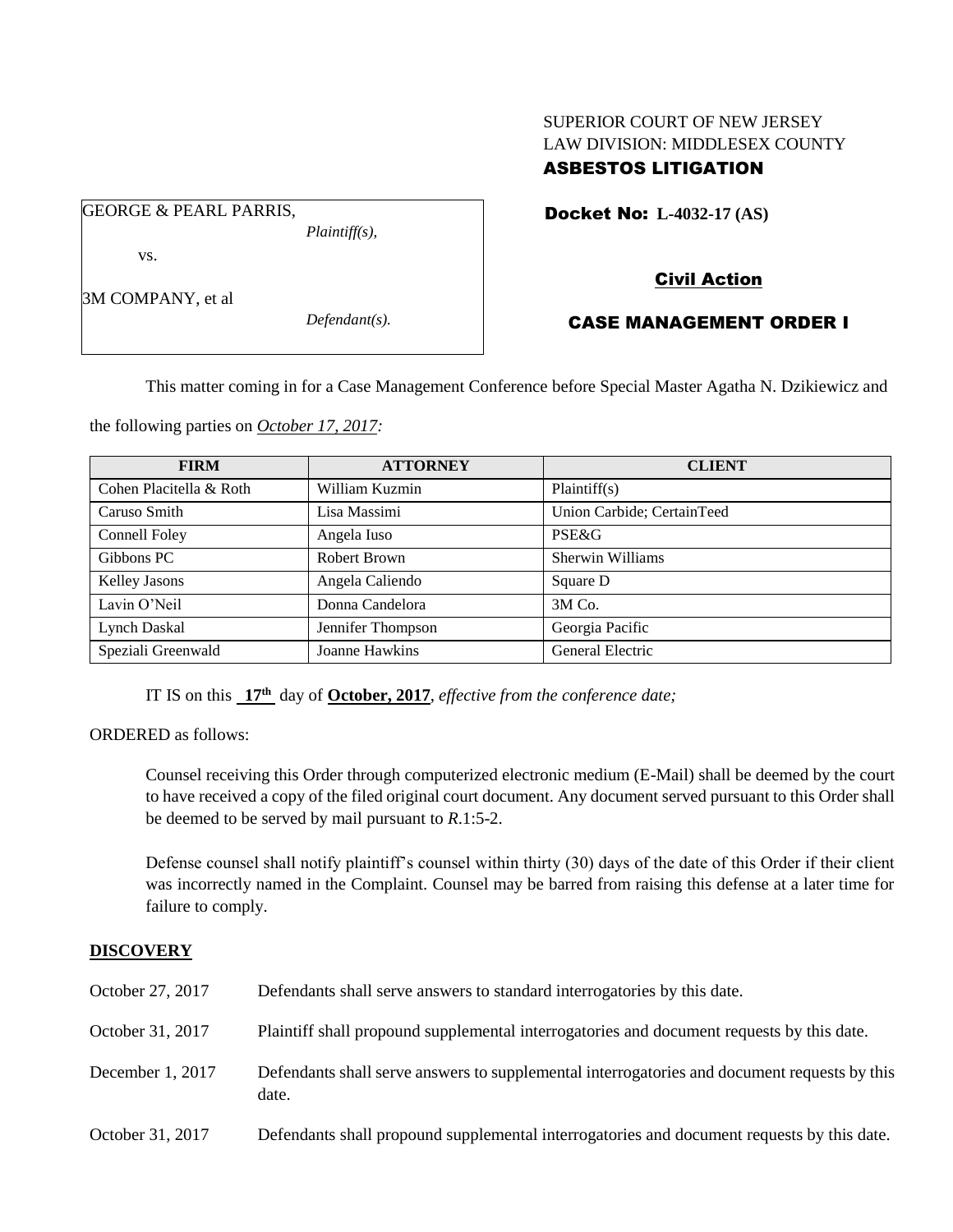| December 1, 2017  | Plaintiff shall serve answers to supplemental interrogatories and document requests by this<br>date.                                                                                                        |
|-------------------|-------------------------------------------------------------------------------------------------------------------------------------------------------------------------------------------------------------|
| December 29, 2017 | Fact discovery, including depositions, shall be completed by this date. Plaintiff's counsel shall<br>contact the Special Master within one week of this deadline if all fact discovery is not<br>completed. |
| December 29, 2017 | Depositions of corporate representatives shall be completed by this date.                                                                                                                                   |

## **EARLY SETTLEMENT**

February 2, 2018 Settlement demands shall be served on all counsel and the Special Master by this date.

## **SUMMARY JUDGMENT MOTION PRACTICE**

| February 2, 2018  | Plaintiff's counsel shall advise, in writing, of intent not to oppose motions by this date. |
|-------------------|---------------------------------------------------------------------------------------------|
| February 16, 2018 | Summary judgment motions shall be filed no later than this date.                            |

March 16, 2018 Last return date for summary judgment motions.

## **MEDICAL DEFENSE**

- December 29, 2017 Plaintiff shall serve medical expert reports by this date.
- April 2, 2018 Defendants shall identify its medical experts and serve medical reports, if any, by this date. In addition, defendants shall notify plaintiff's counsel (as well as all counsel of record) of a joinder in an expert medical defense by this date.

#### **LIABILITY EXPERT REPORTS**

- January 31, 2018 Plaintiff shall identify its liability experts and serve liability expert reports or a certified expert statement by this date or waive any opportunity to rely on liability expert testimony.
- April 2, 2018 Defendants shall identify its liability experts and serve liability expert reports, if any, by this date or waive any opportunity to rely on liability expert testimony.

#### **ECONOMIST EXPERT REPORTS**

- January 31, 2018 Plaintiff shall identify its expert economists and serve expert economist report(s), if any, by this date or waive any opportunity to rely on economic expert testimony.
- April 2, 2018 Defendants shall identify its expert economists and serve expert economist report(s), if any, by this date or waive any opportunity to rely on economic expert testimony.

#### **EXPERT DEPOSITIONS**

April 23, 2018 Expert depositions shall be completed by this date. To the extent that plaintiff and defendant generic experts have been deposed before, the parties seeking that deposition in this case must file an application before the Special Master and demonstrate the necessity for that deposition.

 $\_$  ,  $\_$  ,  $\_$  ,  $\_$  ,  $\_$  ,  $\_$  ,  $\_$  ,  $\_$  ,  $\_$  ,  $\_$  ,  $\_$  ,  $\_$  ,  $\_$  ,  $\_$  ,  $\_$  ,  $\_$  ,  $\_$  ,  $\_$  ,  $\_$  ,  $\_$  ,  $\_$  ,  $\_$  ,  $\_$  ,  $\_$  ,  $\_$  ,  $\_$  ,  $\_$  ,  $\_$  ,  $\_$  ,  $\_$  ,  $\_$  ,  $\_$  ,  $\_$  ,  $\_$  ,  $\_$  ,  $\_$  ,  $\_$  ,